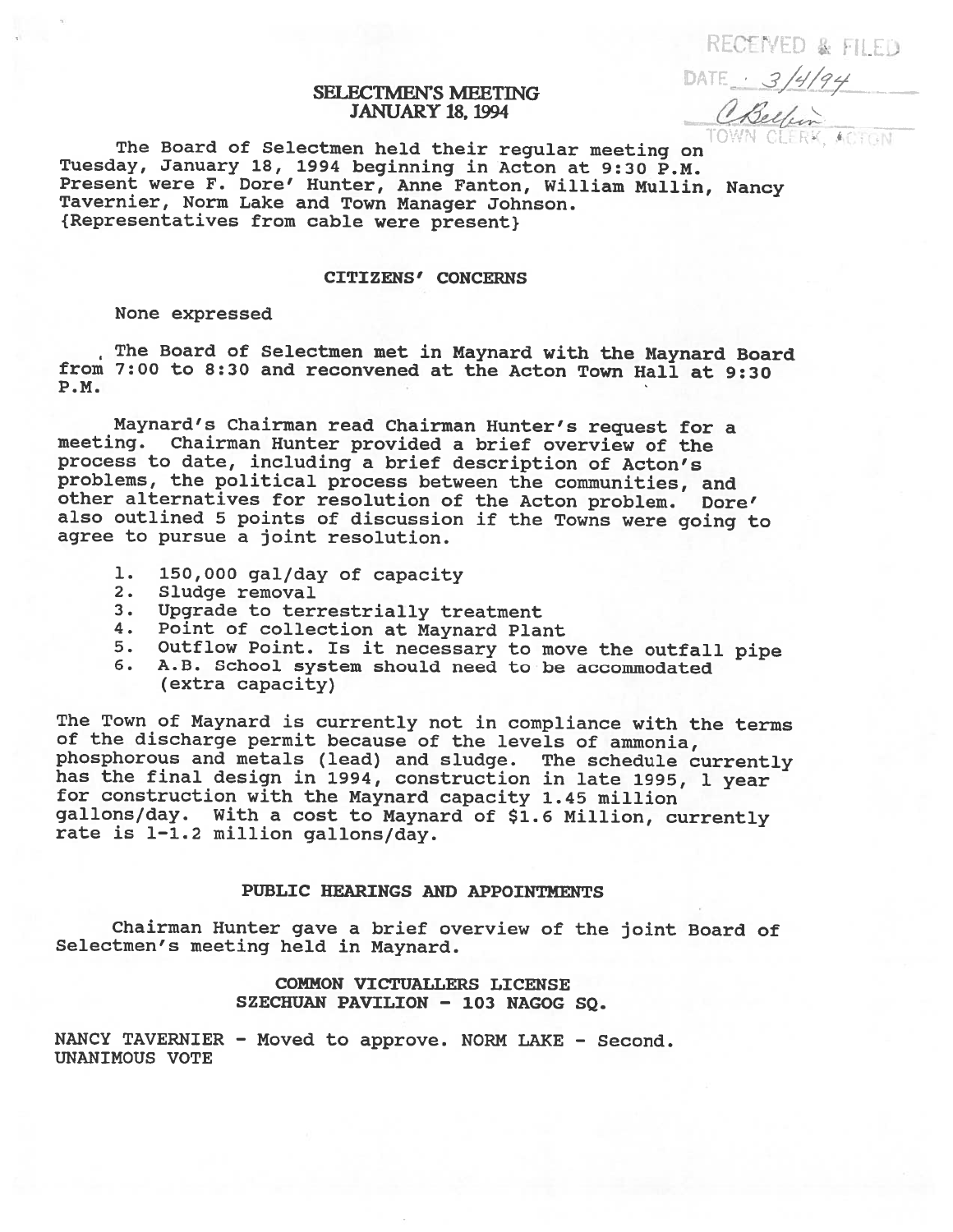## ALL ALCOHOLIC LIQUOR LICENSE TRANSFER SZECHUAN PAVILION - 103 NAGOG SQ.

The Applicant asked the Board for approval of the Transfer of the Liquor license from Dennis Dyer, Giovanies at Nagog Sq. to W&Z Inc. d/b/a Szechuan Pavilion. The applicant presented the Board with <sup>a</sup> copy of their liquor serving policy for the file. NANCY TAVERNIER - MOVED to approve the transfer of the All Alcoholic License to Szechuan Pavilion. ANNE FANTON - Second. UNANIOMOUS VOTE.

## WENDY'S SITE PLAN  $\sharp$ 11/5/93-341 POWDERMILL ROAD

The continued hearing from January 4, 1994

Representatives from Wendy's stated that they would comply with all items contained in staff memos including <sup>a</sup> contribution to fund \$1,200 of the cost of cleaning the outlet pipes. Wendy's stated that they have submitted documents concerning the impact of Wendy's upon traffic congestion in the area. Wendy's has stated that they would agree with <sup>a</sup> contribution of \$8-9,000 to offset the additional traffic flows.

Bill Mullin asked again about the pedestrian traffic impacts. Wendy's stated that they took into consideration the traffic markings. Bill stated that the Town would lose real estate tax revenue and receive additional motor vehicle and pedestrian traffic. Therefore, Bill asked if Wendy's had done any additional work on pedestrian traffic in the motor vehicle queue. Bruce Campbell Associates stated that no additional work had been undertaken.

Anne said that it was not reasonable to use <sup>a</sup> percentage of the total traffic through the 62/High Streets intersection to determine Wendy's contribution because the State and towns customarily look for contributions when the need is triggered by new development even though it means that projects that come later pay the cost of improvements. Therefore, the 4—5% offered is unacceptable. Anne compared the 1960 daily trips estimated to be generated by Wendy's to the 2,360 trips generated by Digital. For Wendy's she subtracted the 25% pass-by traffic, multiplied this by .56 from the Acton area and subtracted 10% using Sudbury Road. This left an estimated 741 daily trips through High/62 generated by Wendy's. (The 2360 from Digital was multipled by .81 using Route 62, then by .56 from the Acton area, with 10% subtracted for Sudbury Road, leaving an estimated 963.5 through High/62). The Wendy's number is 77% of the Digital number. Since Digital contributed \$30,000, one method for developing a suggested contribution would be 77% of that figure, or \$23,100.

Nancy stated that she was interested in \$15-17,000, and Anne agreed that is seemed <sup>a</sup> reasonable compromise.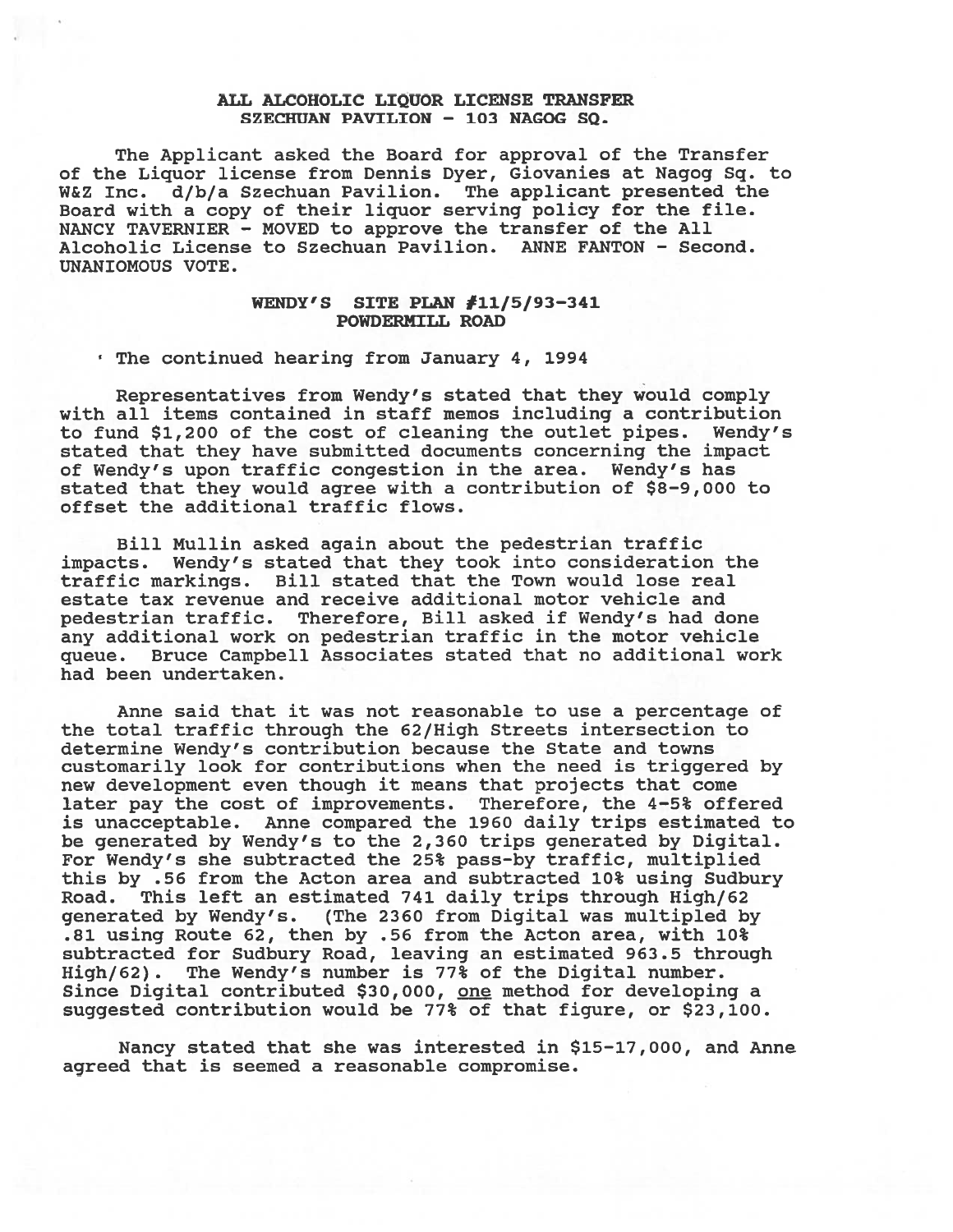Dore' stated that the Board had received notification from Maynard's Planning Board that all outstanding issues had been satisfactorily resolved.

Wendy's traffic consultant had researched the Town's records and reminded the Board of contributions made by other commercial establishments and that he used peak P.M. traffic flow. Different methodologies were discussed for deriving an appropriate improvement for determining traffic flow controls and the applicable cost factors.

Questions concerning lighting information were provided to staff today. Wendy's provided information that Parking lot lights are to be shut off 5—10 minutes after staff leaves, approximately 45 minutes after closing.

Anne raised the drainage provision issue. Total lot drainage should comply with Acton's bylaws. Anne stated that Acton is receiving the flow from drainage from the portions of the lot and structures that are in Maynard. Bill stated that he did not see this as <sup>a</sup> deal breaker.

NORM LAKE - Moved to take under advisement. WILLIAM MULLIN -Second. UNANIMOUS VOTE.

## CONSENT CALENDAR

ANNE FANTON - Moved to accept the Consent Calendar as submitted. NANCY TAVERNIER - Second. UNANIMOUS VOTE.

## SELECTMEN'S BUSINESS

EAGLE SCOUT - Bill Mullin will attend on behalf of the Board.

BOARD OF HEALTH - MASTER PLAN ACTIONS - The Board discussed the MPCC actions and response prepared by Anne. NORM LAKE - Moved to sign and send the memo prepared by Anne. NANCY TAVERNIER — Second. UNANIMOUS VOTE.

On Going Budget Discussion — Anne Fanton discussed her memo in the packet. Dore' told the Board that the Superintendent was supportive of the Town's suggestion that the Town would be invited to all school presentations and visa versa. Members of the Board discussed <sup>a</sup> two meeting budget presentation. Anne agreed to write <sup>a</sup> letter to the editor inviting the public to the February 1 presentation.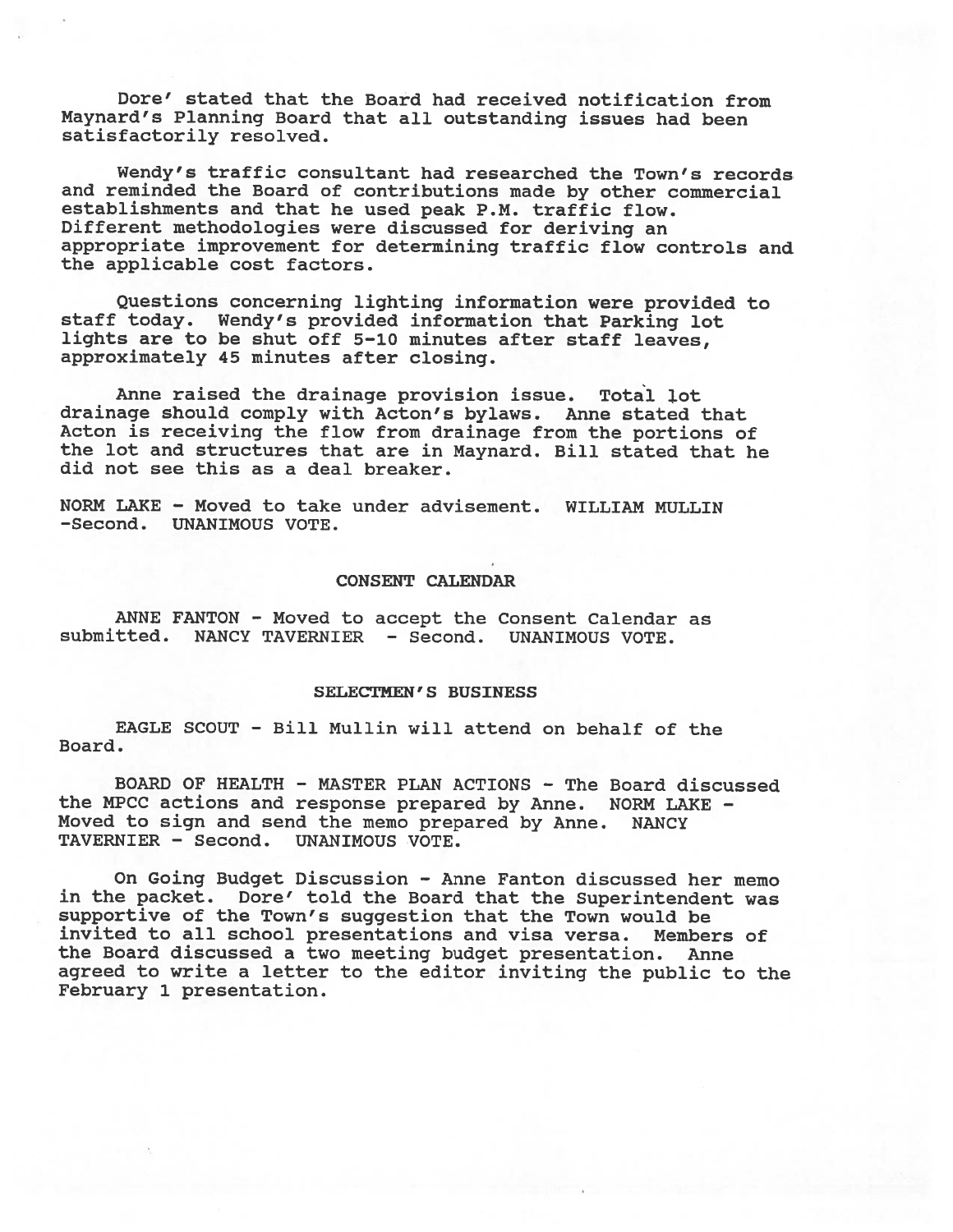None discussed

The Board adjourned at 11:00 P.M.

 $\sum_{\text{John Murray}}$ Acting Recording Se#ty.

cmjWll—f463)

Will-C. Mull-Clerk  $2 - 1 - 9$ 

Date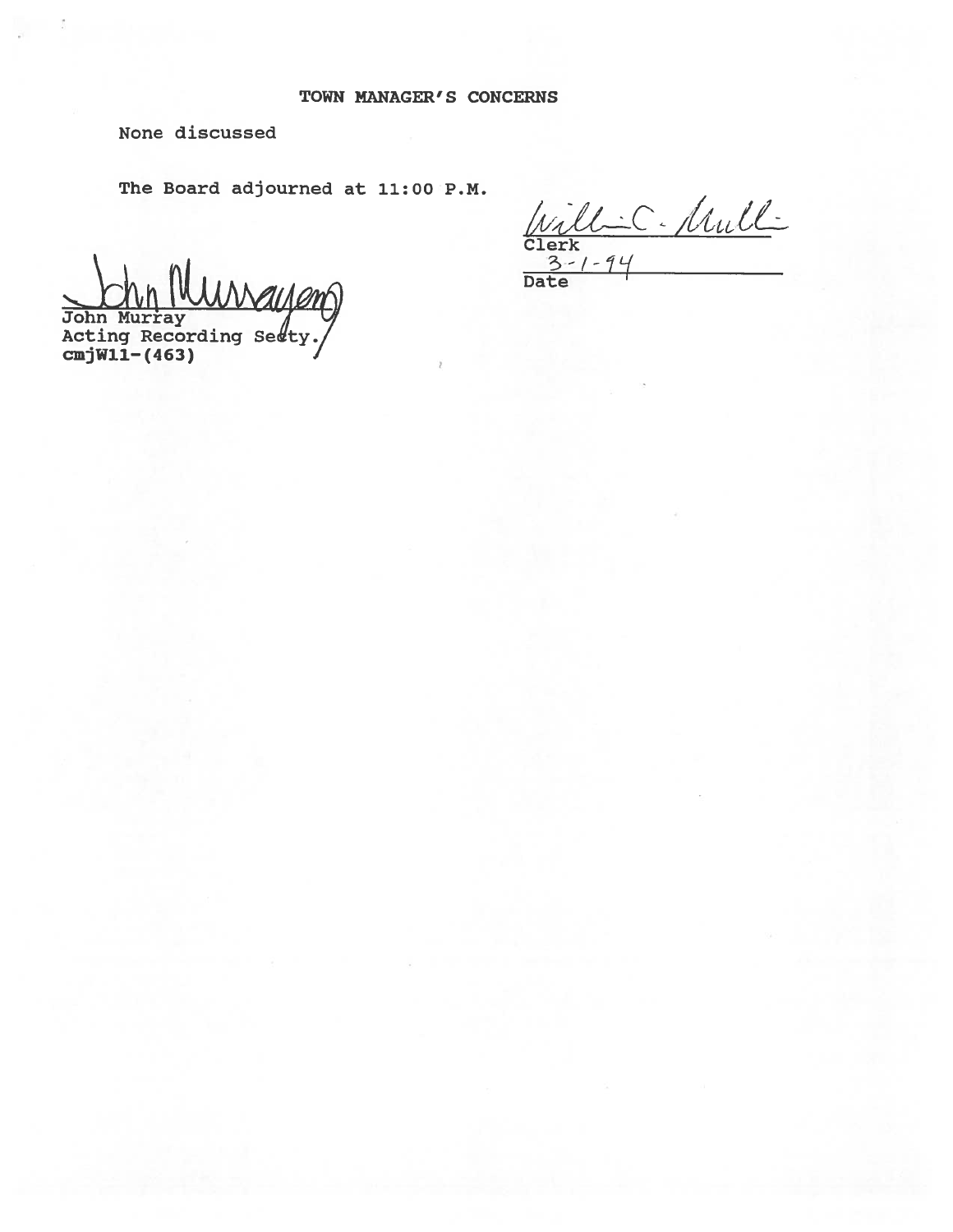#### JANUARY 14, 1994

TO: Board of Selectmen

FROM: F. DORE' HUNTER, Chairman

SUBJECT: SELECTMEN'S REPORT

# II##III##II#IuI###II#Ilfff#IIffII#flf##IIIIIIIII#f#fI#######I#I#fIII##

AGENDA

7:00 P.M. At the MAYNARD BOARD OF SELECTMEN'S OFFICE

ROOM 204 after 9:30

JANUARY 18, 1994

- I. CITIZEN'S CONCERNS
- II. PUBLIC HEARINGS & APPOINTMENTS
- 1. THE BOARD OF SELECTMEN WILL BE MEETING WITH THE MAYNARD BOARD OF SELECTMEN AT THE MAYNARD TOWN HALL BEGINNING AT 7:00 P.M. AT THE CONCLUSION OF THAT MEETING THE ACTON BOARD WILL RETURN TO THE ACTON TOWN HALL FOR SCHEDULED PUBLIC HEARINGS BEGINNING AT 9:30 P.M. (Directions to Maynard Town Hall attached)
- la. 9:25 CHAIRMAN'S MINUTE
- 2. 9:30 SZECHUAN PAVILION 103 NAGOG SQ. Enclosed please find application and staff comment regarding the application of Szechuan Pavilion for <sup>a</sup> Common Victuallers License for Board action.
- 3. 9:30 SZECHUAN PAVILION 103 NAGOG SQ. Enclosed please find application and staff comment regarding the application of Szechuan Pavilion for <sup>a</sup> the Transfer of an All Alcoholic Beverage as <sup>a</sup> Common Victuallers License from Giovanni's for Board action.
- 4. 9:45 WENDY'S INTERNATIONAL SITE PLAN CONTINUATION FROM 1/4/94.

## III. SELECTMEN'S BUSINESS

5. BOY SCOUT COURT OF HONOR - Enclosed please find an invitation to attend the Court of Honor being given for Peter Hess on March 6, 1994 for Selectman assignment.